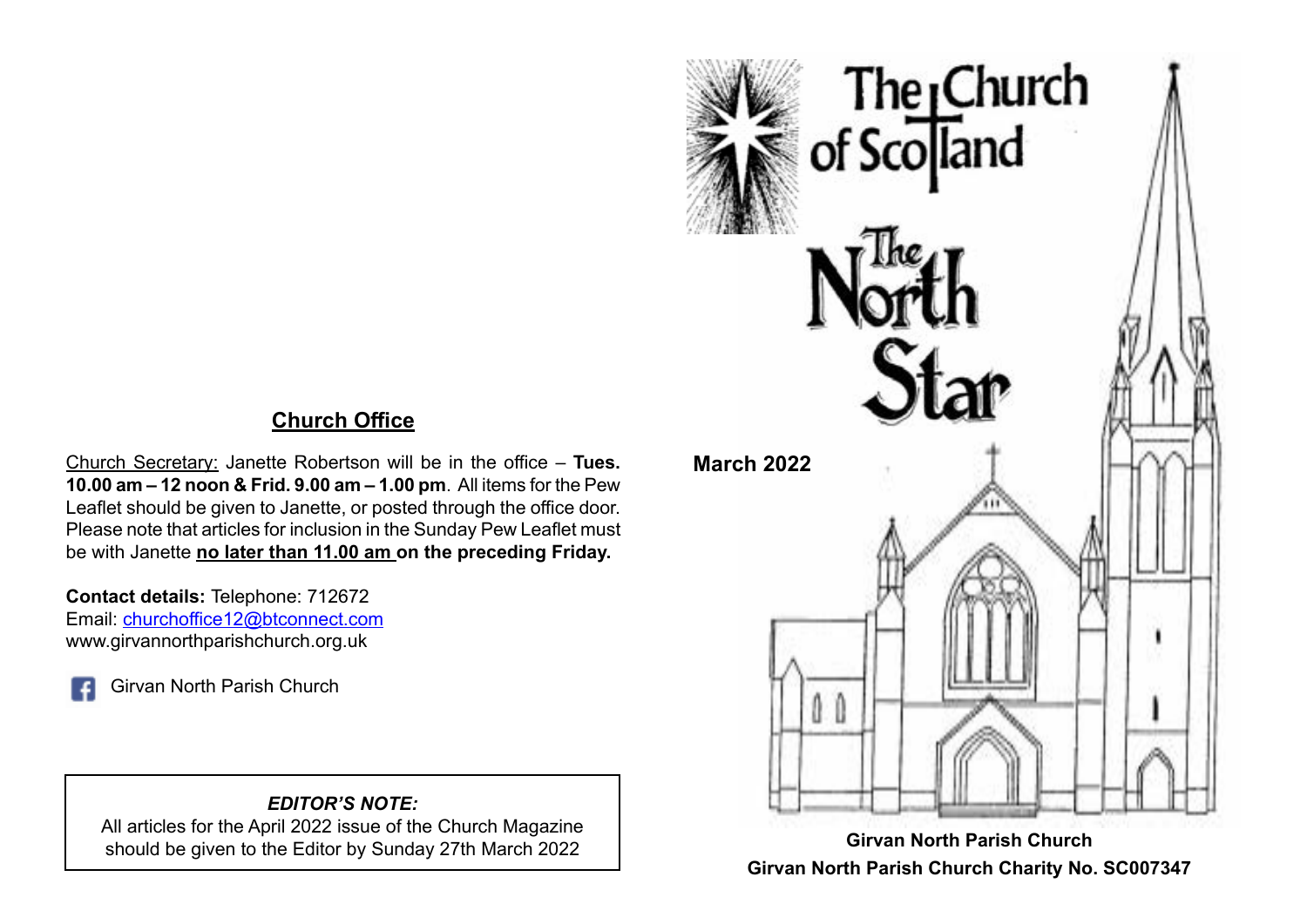#### **Stamps**

Please bring along used stamps and place them in the box in the vestibule at the church building.

They are sent to World Mission at '121' who benefit in the region of £2,000 + per annum.

Please leave about one quarter of an inch around the stamp when you cut it off the envelope.

#### **Computer Inkjet Cartridges**

The Rotary Club of Girvan closed down at the end of 2021. Used inkjet cartridges will now only be collected in aid of the Leprosy Mission Scotland. It needs three particular makes for this purpose. Hewlett Packard (HP), Lexmark and Dell.

The Church will post them off. Please continue handing in the three names makes for all cartridges, into the box at the front door vestibule.

 Many thanks for all cartridges previously given. TLM Scotland play a part in the exceptional work of caring and curing the dreaded disease of leprosy. *Thank You – Norma Logan*

## **Blythswood Care**

The Blythswood Charity Shop in Prestwick has closed, with no guarantee of opening in the area in the near future.

We will no longer be able to collect unwanted or unused donations from the congregation.

This should not affect the Shoe Box Appeal, as a special uplift is made every year.

#### **A preacher was completing a temperance sermon.**

With great expression he said, "If I had all the beer in the world, I'd take it and throw it into the river!" The congregation nodded their approval.

With even greater emphasis he added, "And if I had all the wine in the world, I'd take it and throw it into the river, too!" The people clapped and were saying "Amen." And then finally, he concluded, "And if I had all the whiskey in the world, I'd take it and throw it into the river!"

As he sat down, the song leader then stood up quite cautiously and announced, "For our closing song, let us sing Hymn #365: "Shall We Gather at the River."

#### **Paint**

The church was badly in need of a coat of paint. So the pastor decided he'd do the job himself. But all he had was one bucket of paint.

So he got a bunch of buckets and some water, and he thinned the paint enough to cover the entire church. Then he spent all day painting. That night it rained—very hard—and washed all the paint off. The pastor was quite discouraged and asked God, 'Why...why God, did you let it rain and wash off all my hard work?'

To which God thundered his reply, 'Repaint! Repaint! And thin no more!'

#### **Pancakes**

A pastor's wife was preparing pancakes for her young sons. The boys began to argue over who would get the first pancake. Their Mother saw the opportunity for a moral lesson. If Jesus were sitting here, He would say, "Let my brother have the first pancake. I can wait." The oldest boy turned to his younger brother and said, "You be Jesus.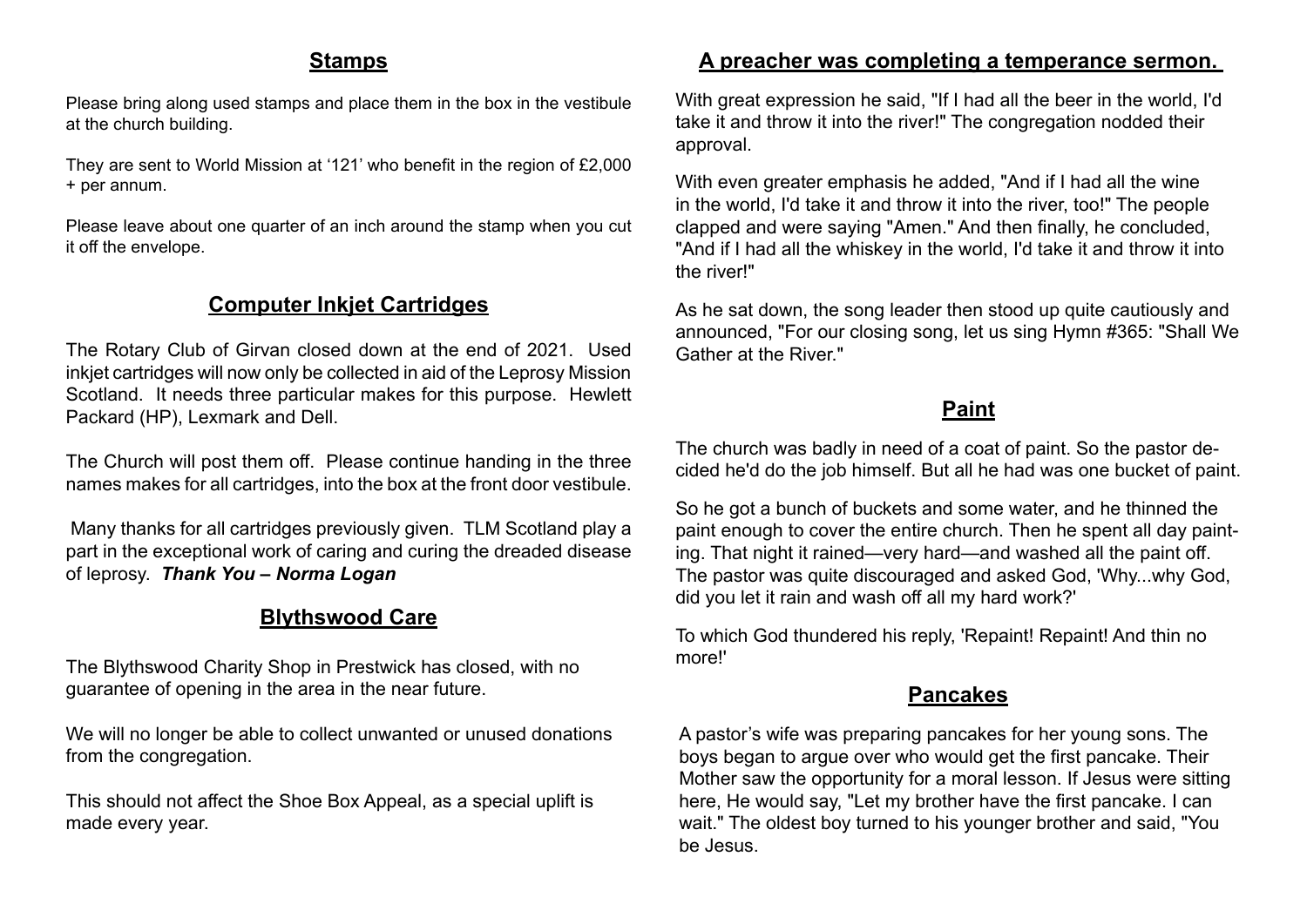#### **March Newsletter for Girvan North.**

#### **Jesus raises Lazarus from the dead – (John 11: 1 - 45).**

**Dear friends,** Jesus conducted many miracles throughout the Gospels. There were thirty-seven in total. John's Gospel contains the fewest number of miracles recorded. There are only eight mentioned. We have Jesus turning water into wine – (2:1-11); Jesus healing an Official's son – (4: 43-54); Jesus healing an invalid at Bethsaida – (5:1- 15); Jesus feeding the  $5,000 - (6:1-15)$ ; Jesus walking on the water  $-$  (6:16-21); Jesus healing a man born blind  $-$  (9:1-12); Jesus raising Lazarus from the dead – (11:1-45); and the second miraculous catch of fish – (21:4-11). This contrasts with Matthew's twenty-two miracles; Mark's twenty miracles; and Luke's twenty-one miracles. I would say that Jesus raising Lazarus from the dead was the most impressive miracle which Jesus performed. Only someone with such extraordinary powers could achieve this miraculous feat. Let me now examine this miracle in more detail to understand the context of this story.

From this passage in John's Gospel, (11:1-45), we learn that Lazarus was from Bethany and was very unwell. He was the brother of Mary and Martha. Mary was the same lady who poured perfume on Jesus' feet and wiped them with her hair. From this passage we learn that Jesus was a friend of the family. Despite this, Jesus waited a further two days before returning to Judea. The question was: why would He do this if He was a friend? The answer appears to be that Jesus knew that He was able to restore Lazarus to life again. The disciples worried that Jesus' intention to return to Judea put everyone's life in jeopardy. Jesus and His disciples were speaking at cross purposes. Jesus was speaking about raising Lazarus from the dead but His disciples thought Lazarus was merely sleeping. It was only Thomas who wanted to risk his life for Jesus.

When Jesus returned to Bethany, Martha was quite indignant as she failed to understand why Jesus came so late. Martha believed that Lazarus would still be alive if Jesus arrived in Bethany much sooner. However, her faith in God meant that everything was not yet lost. Martha speaks about Lazarus rising in the resurrection on the last day; Jesus speaks about Him being the "resurrection and the life". Believing in Jesus means that an individual will live even though they die and will experience eternal life. The question is, of course: "Do we believe this"?

Martha certainly believed this and hopefully we all believe this too. Martha then told Mary of Jesus' arrival and now it was Mary's turn to speak to Jesus. Although Mary falls at Jesus' feet, she still is upset that Jesus' late arrival has resulted in her brother's death. Jesus is visibly upset by her anguish and Jesus weeps. Some of the Jewish bystanders can see how much Jesus loved Lazarus but there were still some who could not understand how Jesus could allow such a close friend to die. Are we, like the crowd, unable to accept Jesus' complete divinity? Martha still had reservations that Jesus could restore Lazarus to life again when Jesus asks for the stone to be removed from the cave entrance. Martha was more concerned with the physical condition of the brother she had lost rather than the brother Jesus would restore to life again. Jesus questions Martha on her apparent lack of faith. Would our faith be any better? Jesus then speaks with God to demonstrate His divinity. Jesus commanded Lazarus to come out of the tomb and told the crowd to remove Lazarus' grave clothes. Jesus managed to convince the crowd, and all of us, of His divinity. They, and we, should have known that anyway.

What can we learn from this amazing miracle? The first thing we can say is that Jesus can achieve anything He wants to do. This includes raising someone from the dead. Yes, we can see that Jesus upset Mary and Martha by not returning to Bethany sooner; maybe we would react similarly. This would however show that our faith, like Mary's and Martha's, was not as certain as it should have been. Even Jesus' trusted disciples, as well as the crowd, did not seem to understand the extent of Jesus' powers. Most of the disciples and some of the crowd were too inward-looking. Are we? Would we similarly act in a more selfish rather than a more selfless way? Who would have thought that it would have been "doubting Thomas", of all people, who would show such courage? Even when Jesus was in the process of raising Lazarus to life, Martha could only think of the Lazarus who died rather than the Lazarus who would be raised to life. It is always better to have faith in what Jesus can do before He demonstrates these powers for all of us to see. Tim Keller expresses it perfectly: "Jesus' miracles are not just a challenge to our minds but a promise to our hearts". **Best wishes, Glenn.**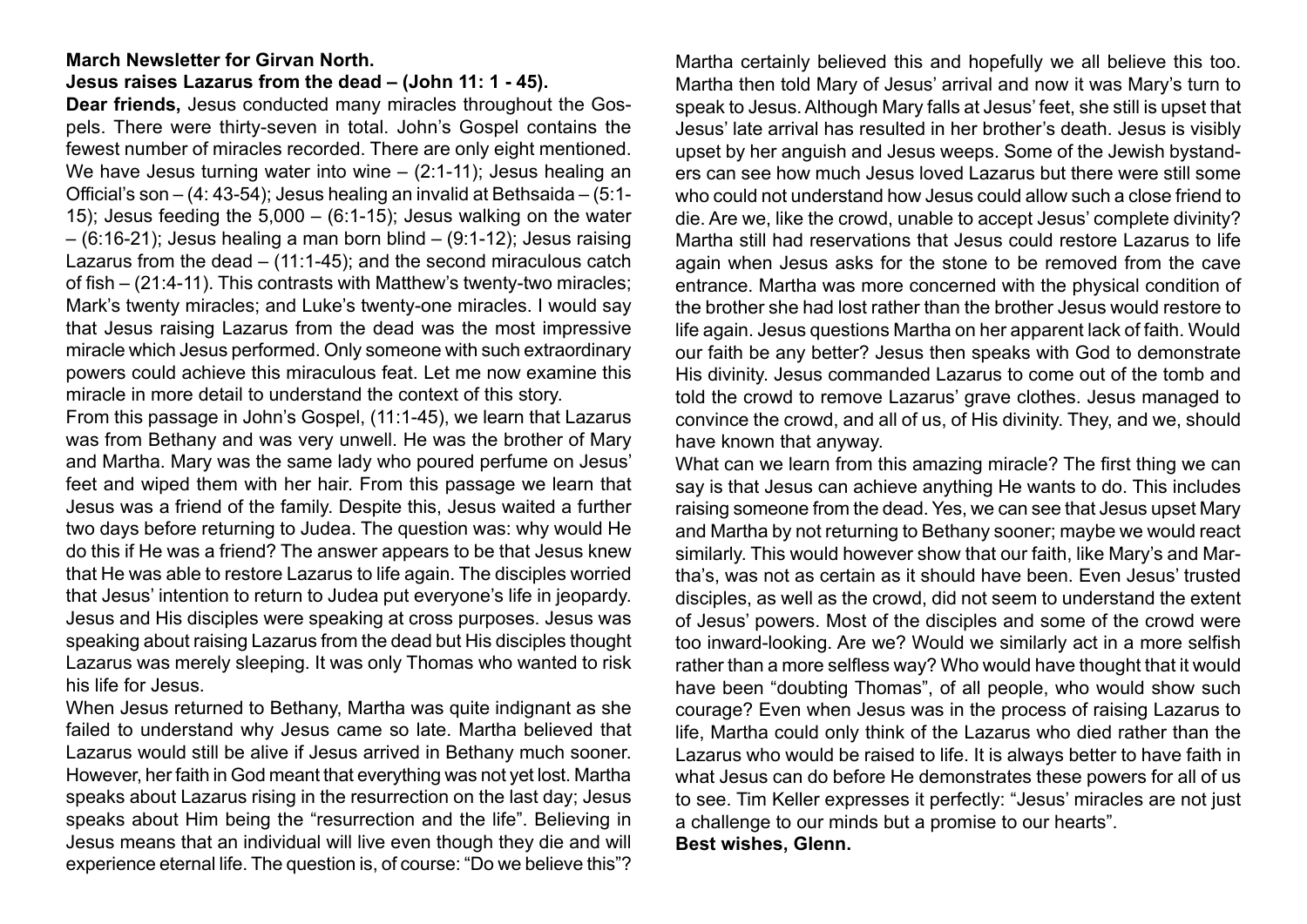## March Quiz

The answer to each clue is a Book of the Bible.

| 1  | Occupation                |  |  |  |  |  |  |  |
|----|---------------------------|--|--|--|--|--|--|--|
| 2  | 1, 2, 3, 4, 5             |  |  |  |  |  |  |  |
| 3  | Found in court            |  |  |  |  |  |  |  |
| 4  | Divisions of a play       |  |  |  |  |  |  |  |
| 5  | Hidden in nicest herb!    |  |  |  |  |  |  |  |
| 6  | 1960s Rock Band           |  |  |  |  |  |  |  |
| 7  | Spot or stain             |  |  |  |  |  |  |  |
| 8  | Records of events         |  |  |  |  |  |  |  |
| 9  | Do they belong to Samuel? |  |  |  |  |  |  |  |
| 10 | <b>Henry and George</b>   |  |  |  |  |  |  |  |
| 11 | 10,21,4,5                 |  |  |  |  |  |  |  |
| 12 | Mass departure            |  |  |  |  |  |  |  |
| 13 | eg Practice makes perfect |  |  |  |  |  |  |  |
| 14 | <b>Disclosure</b>         |  |  |  |  |  |  |  |
| 15 | Found in a mosaic!        |  |  |  |  |  |  |  |
| 16 | <b>Caesar and Hadrian</b> |  |  |  |  |  |  |  |
| 17 | Weeping and wailing       |  |  |  |  |  |  |  |
| 18 | MAHEHNIE (Anag)           |  |  |  |  |  |  |  |
| 19 | HIPSLIPNAIP (Anag)        |  |  |  |  |  |  |  |
| 20 | MONSOONOFLOGOS (Anag)     |  |  |  |  |  |  |  |

## **Treasurer's Report**

The Receipts and Payments Account for 2021 was circulated to elders for scrutiny prior to the Kirk Session meeting on Monday 21<sup>st</sup> February where the accounts were unanimously approved.

These accounts will be presented to the congregation at the Stated Annual Meeting on Sunday 20<sup>th</sup> March. There will be an opportunity for members to ask questions.

During the months of January and February our income was £12,128.26 which included £3021.86 of reclaimed Gift Aid tax. Our expenditure for these two months was £8473.11 which included £2972.70 sent to Edinburgh for Ministries and Mission.

## **Care For the Mother-in-law**

A man, his wife and his mother-in-law went on vacation to the Holy Land. While they were there, the mother-in-law passed away.

The undertaker told them, 'You can have her shipped home for

£5000, or you can bury her here in the Holy Land for £150.'

The man thought about it and told him he would just have her shipped home. The undertaker asked, 'Why would you spend £5000 to ship yourmother-in-law home, when it would be wonderful to have her buried here and spend only £150?'

The man replied, 'a man died here 2000 years ago, was buried here, and three days later he rose from the dead.

I just can't take that chance.'

Enjoy!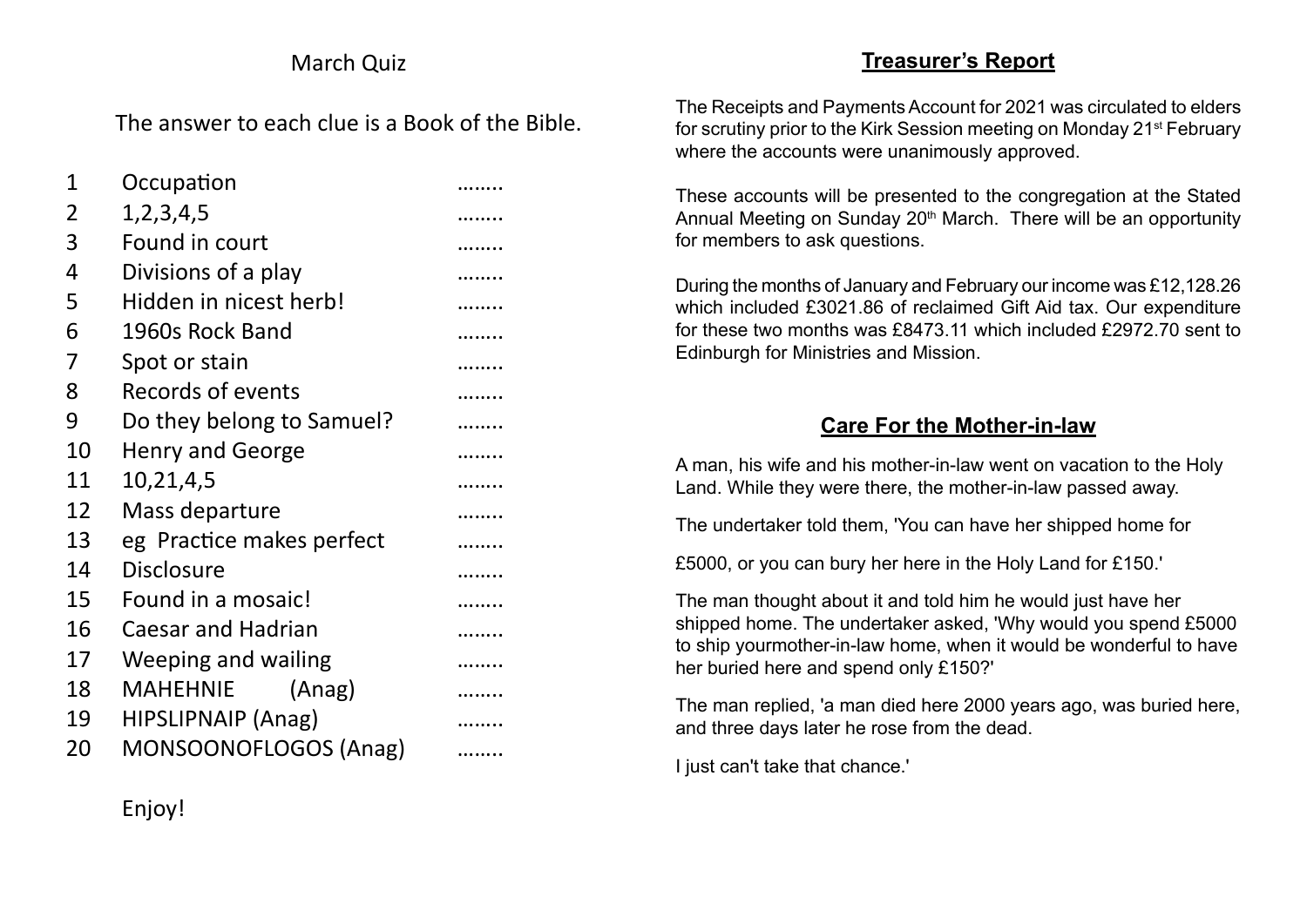### **Kirk Session News**

At the Kirk Session meeting on 21<sup>st</sup> February, the following business was discussed and agreed:-

- • Girvan North and Girvan South Kirk Sessions have decided that the manse of Girvan North at 36 The Avenue should be used for incoming minister.
- Mr Derek McWilliam would be asked to continue keeping the manse garden in order from April to October.
- Salaries of Church Officer, Secretary and Organists would be increased from 1st April by 4.2% in line with the increase in the Living Wage.
- Niall Mearns would be asked to tune the grand piano and 2 further pianos.
- The Interim Moderator presented 2 documents. Mission Plan and Basis of Union. These were fully discussed and approved.
- The next Kirk Session meeting was arranged for Monday  $14<sup>th</sup>$ March at 7.00 pm.
- The Stated Annual Meeting for the congregation was arranged for Sunday  $20<sup>th</sup>$  March at 11.00 am.
- The next Service of Holy Communion will be held on Sunday 26th June 2022.

## **Missing the Church ServiceChurch or Golf?**

Father Lewis woke up Sunday morning and realizing it was an exceptionally

beautiful and sunny early spring day, decided he just had to play golf.So... he told the Associate Pastor that he was feeling sick and persuaded him to say Mass for him that day.

As soon as the Associate Pastor left the room, Father Lewis headed out oftown to a golf course about forty miles away.

This way he knew he wouldn't accidentally meet anyone he knew from hisparish. Setting up on the first tee, he was alone. After all, it was Sundaymorning and everyone else was in church!

At about this time, Saint Peter leaned over to the Lord while looking

down from the heavens and exclaimed,"You're not going to let him get awaywith this, are you?"

The Lord sighed, and said, "No, I guess not."

Just then Father Lewis hit the ball and it shot straight towards the pin,dropping just short of it, rolled up and fell into the hole.

#### **IT WAS A 430 YARD HOLE-in-ONE!**

St. Peter was astonished. He looked at the Lord and asked, "Why did you let him do that?"

The Lord smiled and replied, "Who's he going to tell?"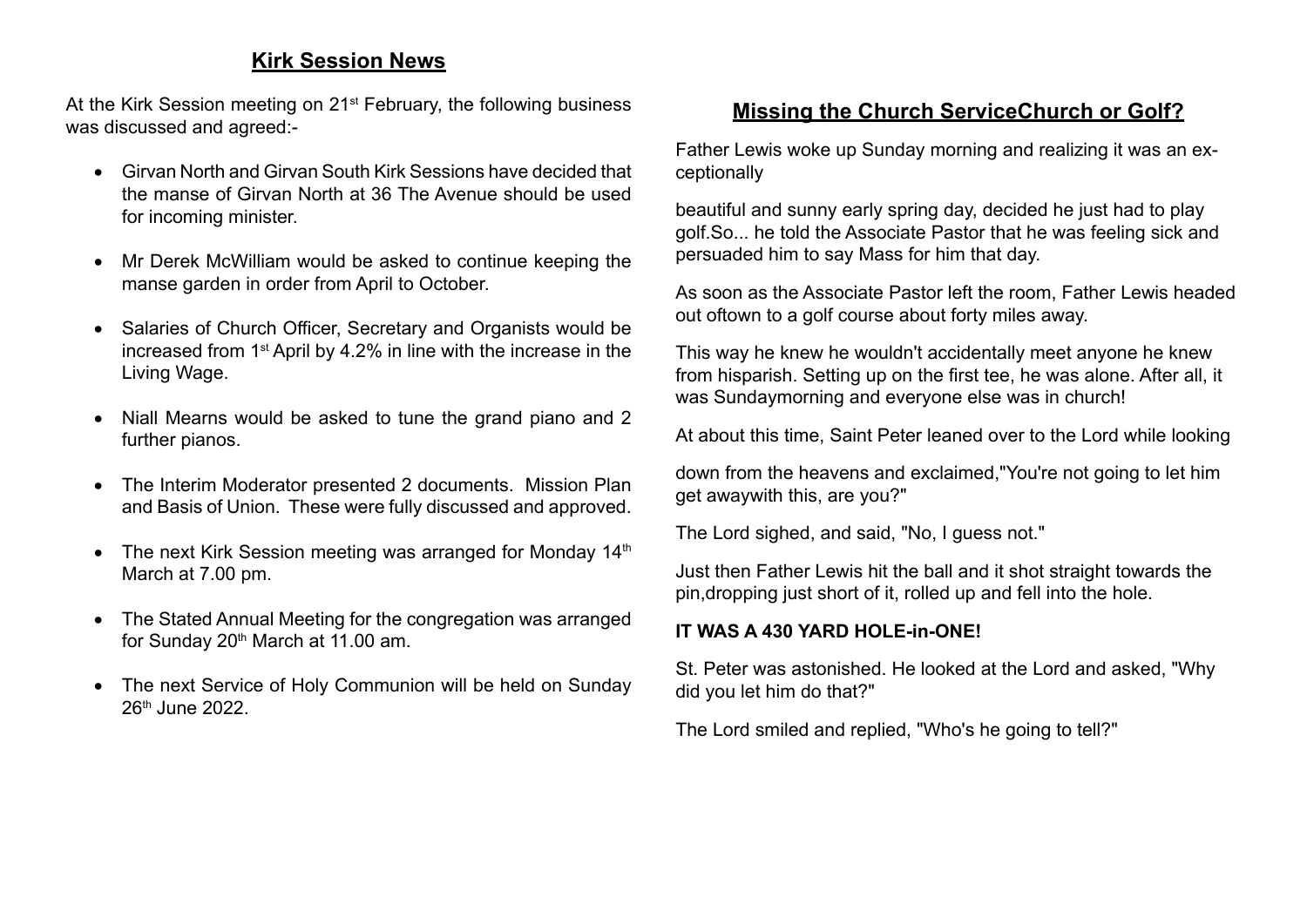#### **Prayer Topics March**

#### **1. The Leprosy Mission – Nepal**

The HEAL Nepal project targets the successful integration of lymphatic filarasis and leprosy services. Pray for continued success for HEAL Nepal. Also pray for the successful training of health workers, medical officers and female community health volunteers, as well as skin camps in HEAL Nepal districts.

#### **2. Mission Aviation Fellowship**

Praise God for MAF's Head Guard who's been producing crutches for mission hospitals for eight years. Zam Moise says : "First I buy the wood, the tools and the glue. Sometimes, when I'm making an order, the other MAF guards help me with varnishing and sanding the wood". Pray that many Guardians will benefit from Zam's valuable self-taught ministry.

The devastating effect of Chad's war with neighbouring Libya remains in the form of unexploded ordnance. Please pray for the work of Mines Advisory Group. Their personnel, aided by MAF flights, are clearing explosives in the Harignala minefield.

#### **3. Open Doors - Yemen**

Yemen is suffering from one of the greatest humanitarian crises in the world – but Christians are even more vulnerable because relief is distributed by local Muslim leaders who often deliberately neglect anybody suspect of not being a devout Muslim. Pray for secret Christians who live under constant threat because of their faith, that they may receive courage, wisdom and boldness.

**4.** Pray for the people of Ukraine. Ask God to strengthen their forces so that they will be able to withstand the Russian forces and bring the war swiftly to an end. Remember the Afghan people too, suffering under the Taliban rule.

Pray for wisdom for our government as they make new laws and change existing ones, some of which are totally opposed to God's standards and laws for daily living. May they not be passed and be seen for what they really are, the work of the Evil One. Pray that the Church will have more power in our own communities and that we may be prepared to stand up and speak out against all evil.

Give thanks to God and pray for all our office bearers in the Church. Pray for Marie and Lorna at the organ, Heather in the Sunday School, Janette in the office, Anne as she looks after the church, the flower ladies, the tea and coffee team, those who run the sound system and last, but not least, Glenn, as he conducts the worship each week. Pray for all members of our congregation that our Christian living might be acceptable and honourable to our God, Who is worthy of all our praises.

## **Answers to Quiz in February North Star. Musical Instruments.**

1 Viola 2 Cymbals 3 Cello 4 Fiddle 5 Triangle

- 6 Cornet 7 Panpipes 8 French Horn 9 Castanet
- 10 Mouth Organ 11 Recorder 12 Lute
- 13 Cor Anglais 14 Piccolo 15 Zither 16 Bagpipes
- 17 Penny Whistle 18 Lyre 19 Banjo 20 Trumpet
- 21 Tambourine 22 Glockenspiel
- 23 Double Bass 24 Accordion 25 Hurdy Gurdy

### Hope you enjoyed!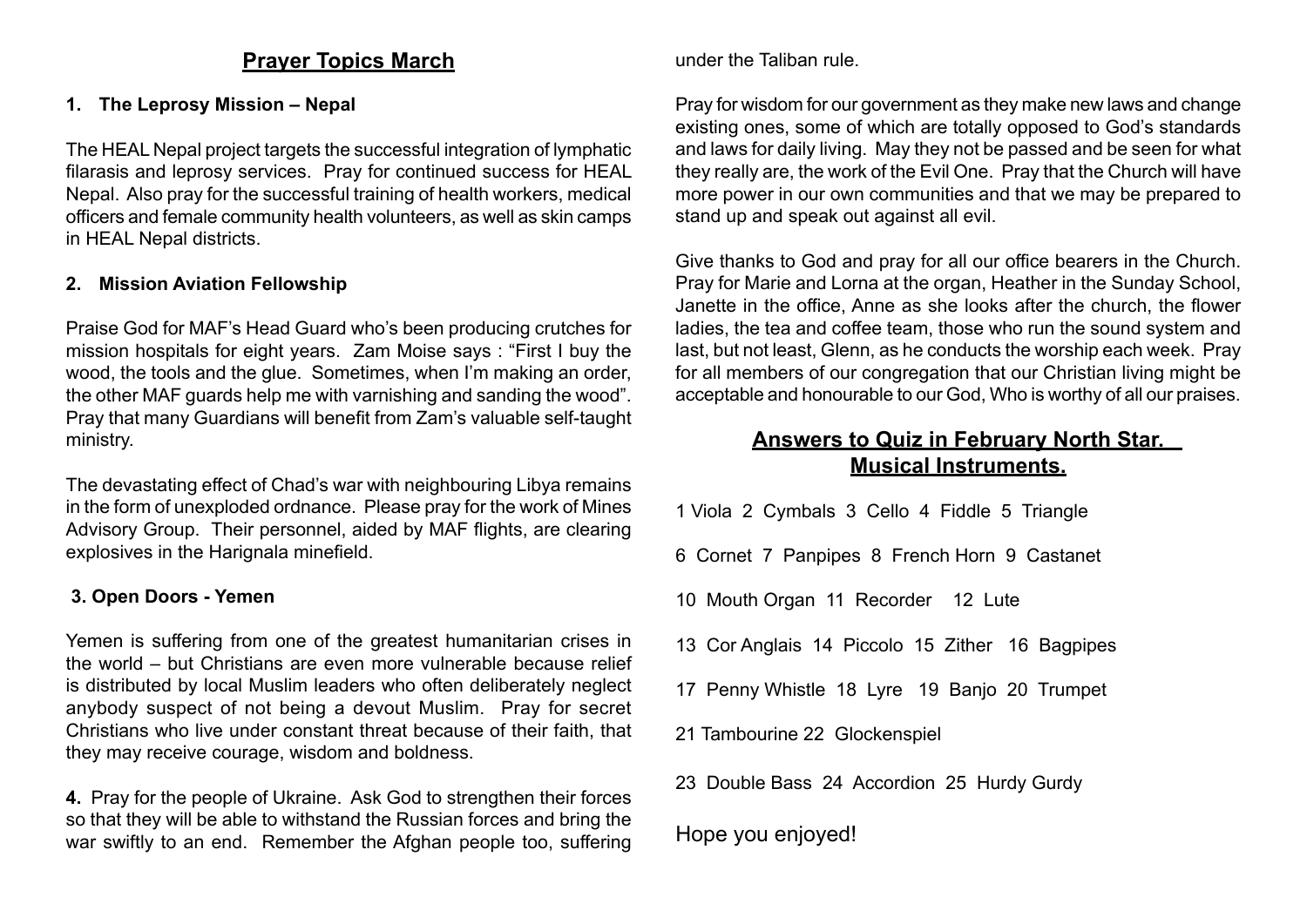# **Crossword Puzzle**



#### **ACROSS**

- 2. A man that Jesus raised from the dead
- 4. A place where someone is buried
- 6. To be physically ill; not well or healthy
- 8. Rising from the dead or returning to life

#### **DOWN**

- 1. One of Lazarus' two sisters
- 3. To be alive or have life
- 5. Woman who poured perfume on Jesus and wiped his feet with her hair
- 7. To stop living

| OMB | "HA<br>м                 | DIE   | <b>ARY</b><br>м |  |
|-----|--------------------------|-------|-----------------|--|
|     | <b>JRRECTION</b><br>RESI | 'ARUS | SICK            |  |



Copyright © Sermons4Kids, Inc. May be reproduced for Ministry Use

## Children's Worship Bulletin



John 11:1-45



|   |    |  |  | L A Z A R U S E S L E E P M P |  |  |  |     |  |
|---|----|--|--|-------------------------------|--|--|--|-----|--|
|   |    |  |  | Q E N T R A N C E B D F L Y U |  |  |  |     |  |
|   |    |  |  | J O A S O W D Y L I F E V L   |  |  |  |     |  |
|   |    |  |  | F N I K T W E I X L G T O M   |  |  |  | - B |  |
|   |    |  |  | X Y K S C Q E S F O E D Z N   |  |  |  | - R |  |
| P |    |  |  | R A Y E D P C F V R E E E D   |  |  |  |     |  |
|   |    |  |  | B K Q W E S I I A E C A H V X |  |  |  |     |  |
|   | GL |  |  | F K K N N P O A V T C V R     |  |  |  |     |  |
| R |    |  |  | L A Z U K G L G T O H G A E   |  |  |  |     |  |
|   |    |  |  | I W O H F E E E Z R R H H V R |  |  |  |     |  |
|   |    |  |  | S F C R X J W S B J T T E S A |  |  |  |     |  |
|   |    |  |  | E H W Y Y N Y B N S R I U W A |  |  |  |     |  |
|   |    |  |  | L W B P O M A R Y A L S H M K |  |  |  |     |  |
|   |    |  |  | G C Q L W H J S M E E R A X G |  |  |  |     |  |
|   |    |  |  | B H A E U U Q H B J S I C K V |  |  |  |     |  |

| <b>MARY</b>     | WAKF           | <b>SICK</b>      | I AZARUS      | <b>BROTHER</b> |
|-----------------|----------------|------------------|---------------|----------------|
| <b>JESUS</b>    | <b>STONE</b>   | <b>DISCIPLES</b> | LIEE.         | <b>BELIEVE</b> |
| <b>PRAYED</b>   | <b>WEEPING</b> | GI ORY           | <b>MARTHA</b> | <b>RISF</b>    |
| <b>FNTRANCE</b> | LOVE.          | <b>DEATH</b>     | томв          | SLEEP          |

Your Church Name City or Town